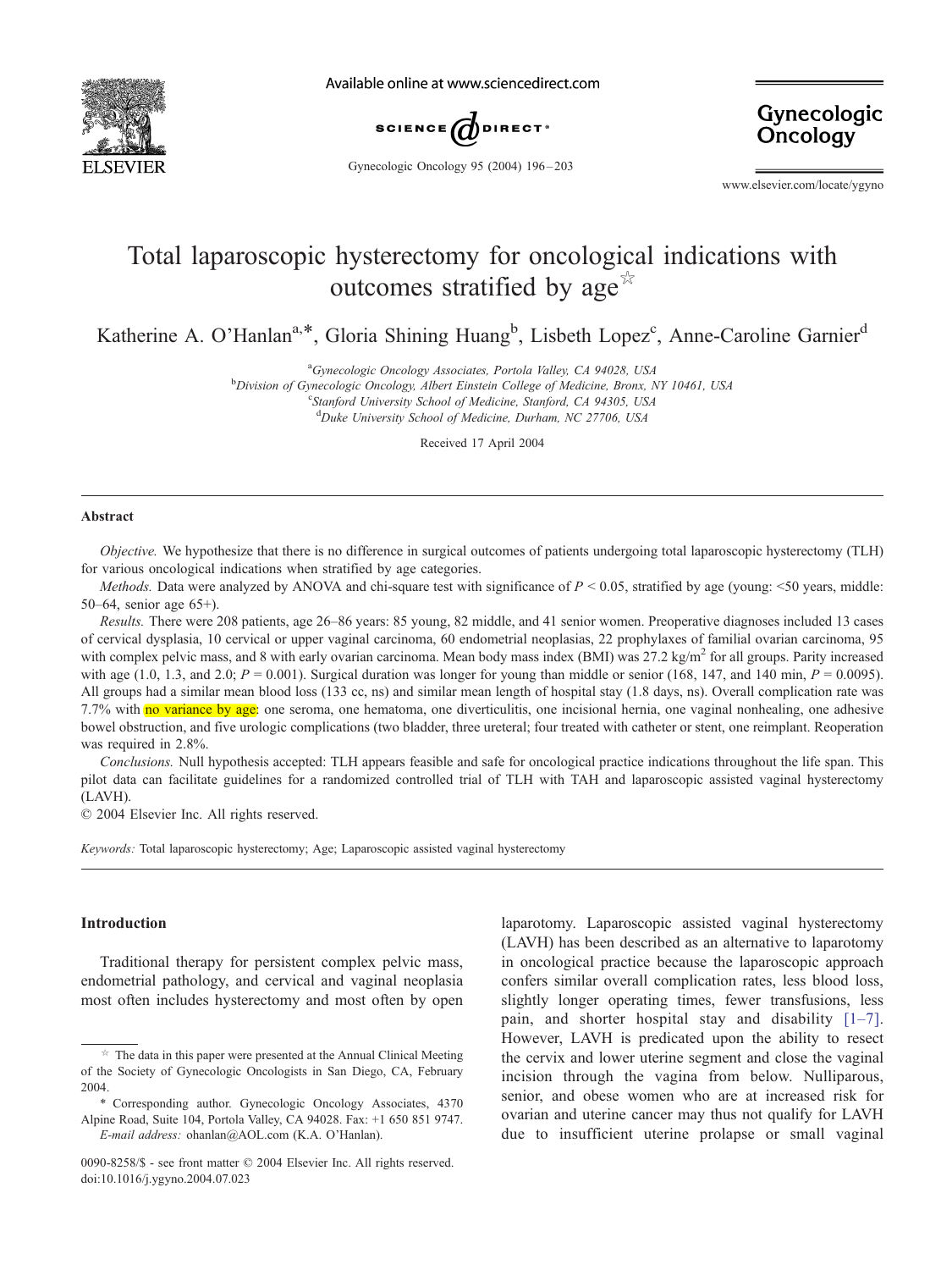capacity. Thus, since 1996, we have employed a total laparoscopic hysterectomy (TLH) technique because it is quicker and associated with less blood loss than LAVH [\[8,9\]](#page-6-0) and is more available to senior, nulliparous, and obese women [\[10,11\].](#page-6-0)

Senior patients undergoing hysterectomy have typically received an open laparotomy with an acceptably higher rate of complications such as wound infection, pelvic abscess, and dehiscence than observed in younger patients [\[12\].](#page-6-0) A recent retrospective report of laparoscopic gastric bypass experience showed no increase in morbidity for patients over age 50 with the laparoscopic approach in comparison with an open technique [\[13\].](#page-6-0) It would be important to record surgicopathologic data from a series of senior patients undergoing laparoscopic hysterectomy to confirm safety issues and to facilitate planning a prospective trial. While a randomized clinical trial would be the standard for comparing the safety, efficacy, and complication rates of open hysterectomy versus laparoscopic hysterectomy for senior women, there are, as yet, no large cohort reviews to serve as pilot data focusing on safety and feasibility outcomes as they relate to age.

In this retrospective report, the office charts of oncological patients undergoing TLH as part of their care plan were abstracted for demographics, preoperative indications, surgical and pathological data, and complications and are analyzed with outcomes stratified by age categories. We hypothesize that there is no difference in surgical outcomes of patients undergoing total laparoscopic hysterectomy (TLH) for oncological indications when they are stratified by age categories.

## Patients and methods

### Retrospective study design

Of 451 recorded cases of total laparoscopic hysterectomy performed over an 84-month period, there were 211 cases performed for management of cervical dysplasia, cervical or upper vaginal carcinoma, endometrial hyperplasia, carcinoma and sarcoma, complex pelvic mass, early ovarian carcinoma, and prophylaxis of familial ovarian carcinoma. The cases were stratified into three age categories (young:  $\leq 50$  years, middle 50–64, senior age 65+) to correlate with increasing likelihood of cardiac morbidity due to the negative impact on cardiac output and systemic vascular resistance by pneumoperitoneum [\[14\].](#page-6-0) All surgeries were assisted by a categorical obstetrics and gynecology resident or, less often, by an attending specialized in obstetrics and gynecology who was also actively learning the technique.

In this practice, every patient needing hysterectomy was scheduled for a laparoscopic approach unless she had prior surgical reports documenting severe abdominal or intestinal adhesions, clinical or radiographic evidence of metastatic carcinoma, or documented severe pulmonary disease, contraindicating prolonged steep Trendelenburg position.

TLH means all surgery was performed entirely through the laparoscopic ports, including the closure of the vagina [\[15\].](#page-6-0) Simple total laparoscopic hysterectomy was performed for all cases of cervical dysplasia, cervical carcinoma with invasion less than 3.0 mm, endometrial hyperplasia, carcinoma, and ovarian neoplasia. A radical hysterectomy was performed for cases with invasive cervical carcinoma with invasion deeper than 3.0 mm. All pelvic masses were removed without intraperitoneal spillage in a 5  $\times$  8 or 8  $\times$ 15 in. ripstop nylon sack with a purse string (Lapsac, Cook Surgical, Chicago, IL). The opening of the elongate sack was delivered out of the vagina by the purse string, allowing a speculum to be passed into the bag as it exits the introitus. Under direct visualization through the speculum, the mass was incised allowing any cystic material to pour out of the bag into a basin, collapsing the mass within the bag and permitting removal without intraperitoneal spillage. The nodes and omentum were delivered through the vagina. Staging was performed for all invasive cervical, uterine, and ovarian malignancies and included hysterectomy, pelvic, and aortic lymph node dissections, with omentectomy, appendectomy, and peritoneal washings and biopsies as appropriate. The hysterectomy procedure is described in detail elsewhere [\[10\].](#page-6-0) Many additional procedures were then performed for pelvic prolapse, incontinence, and other diagnoses such as cholelithiasis. Then the vaginal apex was closed, fixing the lateral vaginal angle to the uterosacral and round ligaments for suspension.

All patients were given printed information about their surgery: bowel prep, inpatient care, postoperative instructions, and home recovery. Discharge instructions encouraged early resumption of all general activities as soon as tolerated, including floor exercises, and return to unrestricted work at 2 weeks. Patients were seen for an abdominal incision check at 10 days after discharge and for vaginal check at 6 weeks. Patients were instructed not to engage in any vaginal penetration until after they received clearance at their 6-week vaginal check-up.

This data set has been reviewed with reports published earlier on 330 patients with data stratified by body mass index [\[10\]](#page-6-0) and on 90 patients who had a pelvic mass [\[16\].](#page-6-0)

#### Data management and analysis

Charts were reviewed for anonymous compilation of patient data regarding age, height, weight, parity, preoperative diagnosis, procedure(s), estimated blood loss (EBL), duration of surgery, duration of hospital stay, pathologic data including uterine dimensions, weight, cancer characteristics such as depth of invasion, grade, pelvic cytologic washings, number of nodes dissected, and complications. The data were analyzed on an SPSS statistical analysis package, using ANOVA and  $t$  test for comparison of continuous data, and chi-square analyses including Fisher's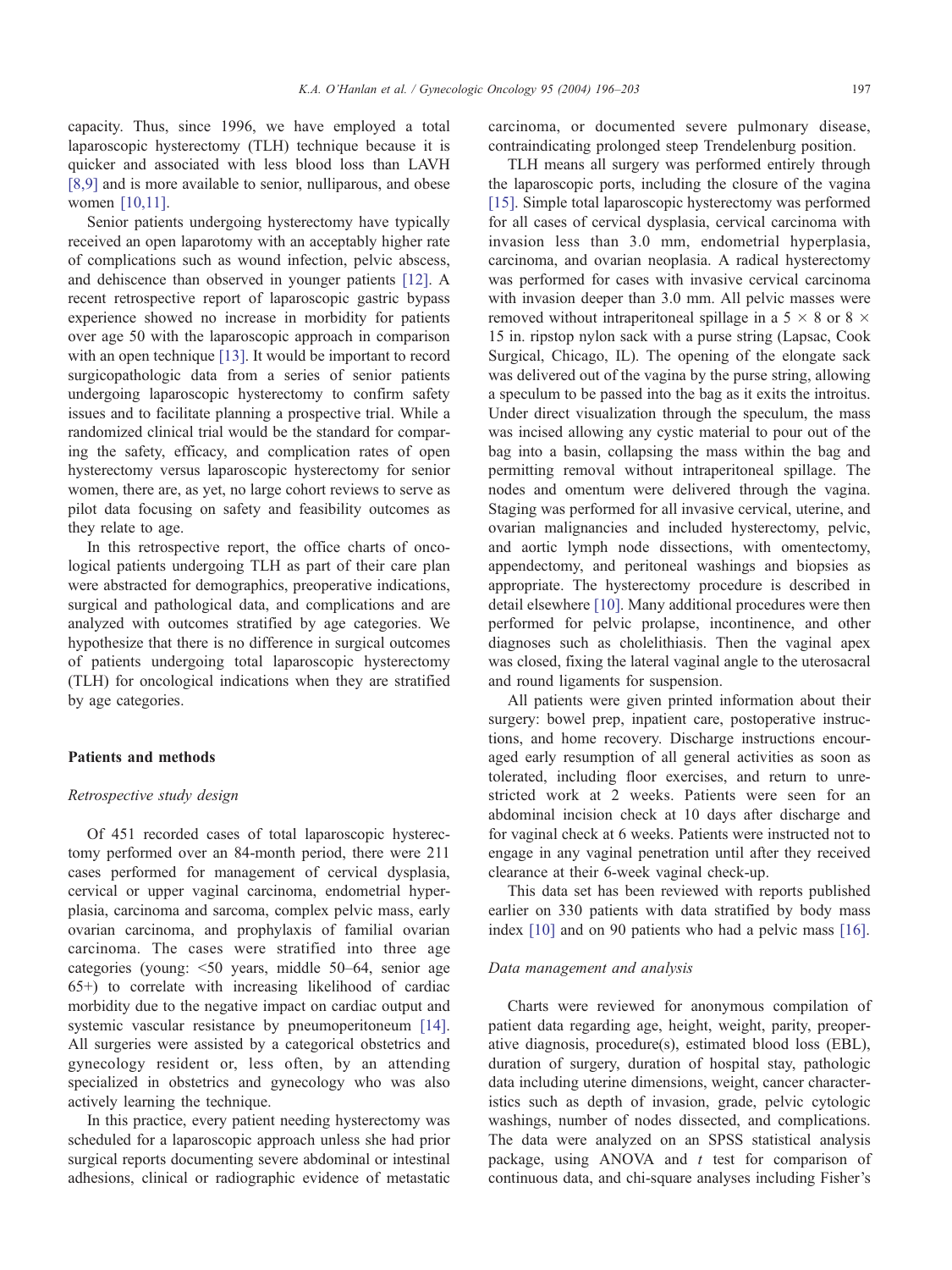Table 1 Patient demographics stratified by age category\*

|                       | Young<br>$(n = 85)$<br>M(SD) | Middle<br>$(n = 82)$<br>M(SD) | Senior<br>$(n = 41)$<br>M(SD) | $P$ value                                 |
|-----------------------|------------------------------|-------------------------------|-------------------------------|-------------------------------------------|
| Age (years)<br>Parity | 42.5(5.1)<br>1.0(1.3)        | 55.3(4.5)<br>1.3(1.1)         | 72.1(5.9)<br>2.0(1.5)         | 0.0001 <sup>a</sup><br>0.001 <sup>b</sup> |
| Body mass index       | 27.2(6.7)                    | 27.0(6.5)                     | 28.0(7.2)                     | 0.7846                                    |

<sup>a</sup> All three categories significantly different from each other by post hoc analysis.

<sup>b</sup> Only young vs. senior and middle vs. senior significantly different by post hoc analysis.

ANOVA.

exact test for nominal data. A value of  $P < 0.05$  was accepted as significant.

## Results

Among 211 patients identified with oncological indications for their hysterectomy (cervical dysplasia, cervical or upper vaginal carcinoma, endometrial hyperplasia, carcinoma, and sarcoma, complex pelvic mass, early ovarian carcinoma, mutation of BrCa 1 or 2, or family history of ovarian cancer), none was disqualified from a laparoscopic approach due to pulmonary disease or adhesions. There were three patients (1.4%) converted to open laparotomy early in the series. Two were converted at an outlying hospital because of equipment inadequacies (one young, one middle category of age). One was converted because of the unexpected finding of widespread intraperitoneal metastatic cancer (middle category). Of the remaining 208 cases, 85 were young with group average age of 42.5 years, 82 were in the middle category with group average of 55.3

Table 2

| Preoperative demographics stratified by age category* |  |  |
|-------------------------------------------------------|--|--|
|                                                       |  |  |

| Preoperative Diagnosis                     | Young<br>$(n = 85)$<br>$n \ (\%)$ | Middle<br>$(n = 82)$<br>n(%) | Senior<br>$(n = 41)$<br>n (%) | $P$ value |
|--------------------------------------------|-----------------------------------|------------------------------|-------------------------------|-----------|
| Vaginal or cervical<br>neoplasia           | 15(17.6)                          | 7(8.5)                       | 1(2.4)                        | 0.0215    |
| Vaginal carcinoma                          | 1(1.2)                            | $\theta$                     | $\theta$                      |           |
| Cervical dysplasia                         | 7(8.2)                            | 5(6.1)                       | 1(2.4)                        |           |
| Cervical carcinoma                         | 7(8.2)                            | 2(2.4)                       | $\theta$                      |           |
| Uterine neoplasia                          | 12(14.1)                          | 25(30.5)                     | 23(56.1)                      | 0.0001    |
| Endometrial<br>hyperplasia                 | 3(3.5)                            | 5(6.1)                       | 4(9.7)                        |           |
| Endometrial<br>carcinoma/sarcoma           | 9(10.6)                           | 20(24.4)                     | 19 (46.3)                     |           |
| Ovarian pathology or risk                  | 58 (68.2)                         | 50 (61.0)                    | 17 (41.4)                     | 0.0163    |
| Familial history<br>breast/ovary<br>cancer | 8(9.4)                            | 9(11.0)                      | 5(12.2)                       |           |
| Pelvic mass                                | 44 (51.8)                         | 39 (47.6)                    | 12(29.3)                      |           |
| Ovarian carcinoma                          | 6(9.4)                            | 2(2.4)                       | $\theta$                      |           |

Chi-square test.

years, and 41 were senior with mean age of 72.1 (Table 1). The mean parity was 1.0 for the young, 1.3 for the middle, and 2.0 for the senior women ( $P = 0.001$ ), ranging from 0 to 9. Overall, 36% of the patients were nulliparous. The mean body mass index (BMI) was 27.3 for all three groups ( $P =$ 0.785), ranging from 17 to 54.1.

The preoperative indication for surgery varied significantly by age category with 23 cases of vaginal or cervical neoplasias, 125 cases with ovarian indications, and 60 cases with uterine neoplasia (Table 2). Senior women were more likely to have uterine neoplasia (14.1%, 30.5%, 56.1%;  $P =$ 0.0001) while younger women were more likely to have cervical or vaginal neoplasia  $(17.6\%, 8.5\%, 2.4\%; P =$ 0.0215) or ovarian indications (68.2%, 61.0%, 41.4%;  $P \leq$ 0.0163).

The surgery durations decreased with increasing age category, with young category surgeries lasting 2.8 h, middle category surgeries lasting 2.5 h, and senior category surgeries lasting 2.3 h ( $P = 0.0095$ ) (Table 3). The estimated blood loss did not vary by age, averaging 133 cc per case ( $P = 0.1210$ ), ranging 0–1000, with 93 cases having less than 50 cc blood loss. While the mean hospital stay was 1.8 days for all age categories ( $P = 0.2302$ ), 95 patients stayed only 1 day.

The mean uterine weight was 177 g in the young category, 128 g in the middle category, and 96 g in the senior category ( $P = 0.0011$ ) ([Table 4\)](#page-3-0). Thirteen women had uteri weighing between 300 and 800 g. The mean size of the adnexal mass was 8.4 cm (range 3–19) in the 71 cases with a preoperative diagnosis of complex pelvic mass, with no significant difference between the three groups of patients  $(P = 0.9877)$ . A radical lymphadenectomy was performed with radical hysterectomy in nine cases yielding a mean of 26 nodes without variance by age group ( $P = 0.3844$ ) ranging from 16 to 55 nodes. Nodes were sampled in 21 cases with a mean of 17 obtained per case, ranging from 4 to 29, without variance by age category ( $P = 0.4427$ ).

Ninety-eight patients had additional procedures including 27 appendectomies, 10 omentectomies, 30 lymph node

| Table 3                                   |                              |                               |                               |                  |  |  |
|-------------------------------------------|------------------------------|-------------------------------|-------------------------------|------------------|--|--|
| Surgical data stratified by age category* |                              |                               |                               |                  |  |  |
|                                           | Young<br>$(n = 85)$<br>M(SD) | Middle<br>$(n = 82)$<br>M(SD) | Senior<br>$(n = 41)$<br>M(SD) | $P$ value        |  |  |
| Duration of<br>surgery<br>(min)           | 167.5(55.6)                  | 146.8(58.2)                   | 139.9(44.1)                   | $0.0095^{\rm a}$ |  |  |
| Estimated<br>blood loss<br>(cc)           | 150.1 (165.4)                | 111.9(130.7)                  | 103.8 (121.0)                 | 0.1210           |  |  |
| Length of<br>hospital<br>stay (days)      | 1.8(.9)                      | 1.6(0.6)                      | 2.0(2.1)                      | 0.2302           |  |  |

<sup>a</sup> The young category had significantly longer operating times than middle or senior in post hoc analysis.

ANOVA.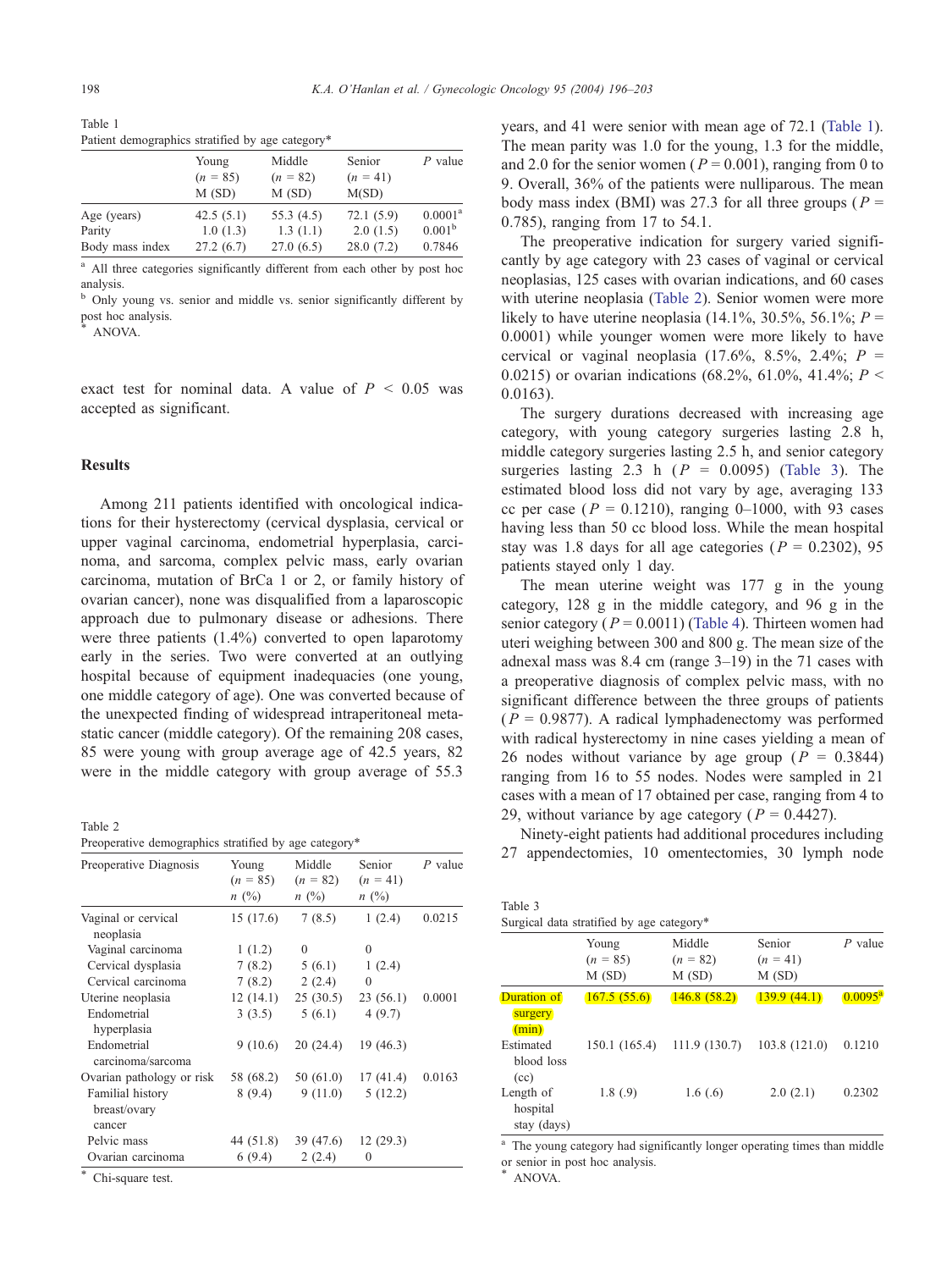<span id="page-3-0"></span>Table 4 Pathologic data stratified by age category (Tukey–Kramer)

|                                  | Young       | Middle     | Senior     | $P$ value             |
|----------------------------------|-------------|------------|------------|-----------------------|
|                                  | $(n = 85)$  | $(n = 82)$ | $(n = 41)$ |                       |
|                                  | M(SD)       | M(SD)      | M(SD)      |                       |
| Pathology of uterus <sup>a</sup> |             |            |            |                       |
| Length (cm)                      | 9.2(1.9)    | 8.4(2.2)   | 7.5(1.6)   | 0.0001 <sup>b</sup>   |
| Width (cm)                       | 6.3(1.9)    | 5.7(1.4)   | 4.9(1.1)   | 0.0001 <sup>b</sup>   |
| Depth (cm)                       | 4.4 $(1.5)$ | 3.9(1.4)   | 3.4(1.0)   | $0.0005$ <sup>c</sup> |
| Weight $(g)$                     | 177 (145)   | 128 (86)   | 96(51)     | $0.0011^{\circ}$      |
| Ovarian mass $(cm)d$             | 8.3(3.7)    | 8.3(7.5)   | 8.6(5.1)   | 0.9877                |
| Radical node                     |             |            |            |                       |
| Dissect <sup>e</sup>             | 28.2 (15.2) | 17.5(2.1)  |            | 0.3844                |
| Node sampling <sup>e</sup>       | 13.9(7.7)   | 15.1(8.5)  | 7.0(4.2)   | 0.4427                |

<sup>a</sup> Uterine dimensions available for 206 cases. Uterine weight available for 175 cases.

<sup>b</sup> All three categories significantly different from each other by multiple specific comparisons.

<sup>c</sup> Young from middle and young from senior significantly different by multiple specific comparisons.

<sup>d</sup> Ovarian dimensions only included for 74 patients with neoplastic enlarged ovaries.

<sup>e</sup> Node counts are from 19 of the 21 patients sampled and from nine patients having radical dissection.

dissections (9 radical, 21 samplings), 9 ureterolyses, 6 Burch procedures, and 3 cholecystectomies (these by a general surgeon) (Table 5). However, the specific times required for these additional procedures were not recorded or subtracted from the duration of surgery.

The preceding analyses have included cases in which other gynecological, oncological, and nongynecological procedures were included, as needed by the patient. In order to analyze the data for simple hysterectomy only and to determine if the additional surgical procedures skewed the data on the laparoscopic hysterectomy and bilateral salpingo-oophorectomy per se, an analysis of surgical duration, blood loss, and length of hospital stay was performed on cases having only simple hysterectomy or adnexectomy and no additional procedures (Table 6). Among these 155 patients, there were no differences in surgicopathologic variables between the age groups. For the patients who had only simple hysterectomy or adnexectomy

| Table 5 |                                                   |  |  |
|---------|---------------------------------------------------|--|--|
|         | Additional procedures stratified by age category* |  |  |

| Additional procedures                | Young<br>$(n = 85)$<br>n(%) | Middle<br>$(n = 82)$<br>n(%) | Senior<br>$(n = 41)$<br>$n \ (\%)$ | $P$ value |
|--------------------------------------|-----------------------------|------------------------------|------------------------------------|-----------|
| Radical (not simple)<br>hysterectomy | 8(8.4)                      | 2(2.4)                       | $\theta$                           | 0.1105    |
| Appendectomy                         | 14 (16.4)                   | 10(12.2)                     | 3(7.3)                             | 0.2878    |
| Omentectomy                          | 4(4.7)                      | 6(7.3)                       | $\theta$                           | 0.2018    |
| Radical lymphadenectomy              | 7(8.2)                      | 2(2.4)                       | $\theta$                           | 0.3505    |
| Lymph node sampling                  | 9(10.6)                     | 10(12.2)                     | 2(4.8)                             | 0.4539    |
| Ureterolysis                         | 3(3.5)                      | 5(6.1)                       | 1(2.4)                             | 0.5851    |
| <b>Burch</b>                         | 1(1.2)                      | 4(4.8)                       | 1(2.4)                             | 0.5851    |
| Cholecystectomy                      | 2(2.4)                      | $\Omega$                     | 1(2.4)                             | 0.2018    |
|                                      |                             |                              |                                    |           |

\* Chi-square test.

Table 6

Surgical data for cases of simple hysterectomy only, $a$  stratified by age category\*

|                                | Young        | Middle                      | Senior       |
|--------------------------------|--------------|-----------------------------|--------------|
|                                | $(n = 57)$   | $(n = 62)$                  | $(n = 36)$   |
|                                | M(SD)        | M(SD)                       | M(SD)        |
| Duration of surgery (min)      | 149.3 (46.6) | 136.3(46.4)                 | 140.2(42.6)  |
| Estimated blood loss (cc)      |              | 156.6 (179.7) 115.3 (144.0) | 91.1 (103.5) |
| Length of hospital stay (days) | 1.8(0.9)     | 1.5(6)                      | 1.8(2.0)     |

<sup>a</sup> Cases eliminated if included lymphadenectomy, omentectomy, appendectomy, cholecystectomy, posterior repair, or Burch.

ANOVA.

and no other procedure, the mean operating time was 134 min, with 21 completed in 90 min.

Final pathology diagnoses (Table 7) confirmed 1 vaginal carcinoma, 12 cervical dysplasias, 10 cervical carcinomas, 13 endometrial hyperplasias, 43 endometrial carcinomas or sarcomas, 10 ovarian carcinomas, 1 breast cancer recurrence, and 117 with benign ovarian neoplasias and findings. Lower tract neoplasia ( $P = 0.0250$ ) and ovarian neoplasia or indications ( $P = 0.0268$ ) were associated with younger age category, while endometrial neoplasia ( $P = 0.0001$ ) was associated with senior age category.

The overall complication rate for the series was 7.7% without variance by age category ( $P = 0.3778$ ) ([Table 8\)](#page-4-0). These include one case of diverticulitis, one seroma, one hematoma evacuated, one bowel obstruction from adhesions, one vaginal perforation during sex at 6 weeks, and five urologic injuries: two cystotomies with immediate intraoperative repair, one bladder fistula catheterized, one stented ureteral fistula, and one reimplanted ureteral fistula among three patients in the young and two patients in the middle categories for age, with no senior category patients having urologic complications.

One patient developed postoperative herniation of the small bowel into a lateral 10-mm trochar incision. Our

Table 7 Final diagnosis stratified by age category\*

|                                                 | Young      | Middle                                | Senior                | $P$ value |
|-------------------------------------------------|------------|---------------------------------------|-----------------------|-----------|
|                                                 |            | $(n = 85)$ $(n = 82)$                 | $(n = 41)$            |           |
|                                                 | $n \ (\%)$ | $n \ (\%)$                            | $n \ (\%)$            |           |
| Vaginal cervical neoplasia                      | 15(17.6)   |                                       | $7(8.5) \quad 1(2.4)$ | 0.0250    |
| Vaginal carcinoma                               | 1(1.2)     | $\Omega$                              | $\Omega$              |           |
| Cervical dysplasia                              |            | 7(8.3) 4(4.9)                         | 1(2.4)                |           |
| Cervical carcinoma                              |            | $7(8.2) \quad 3(3.7)$                 | $\theta$              |           |
| (2 I A2, 8 I B1)                                |            |                                       |                       |           |
| Uterine neoplasia                               |            | $11(12.9)$ 23 (28.0) 22 (53.7) 0.0001 |                       |           |
| Endometrial hyperplasia                         |            | $3(3.5)$ $5(6.1)$ $5(12.2)$           |                       |           |
| Endometrial carcinoma/sarcoma                   |            | 8 (9.4) 18 (22.0) 17 (41.5)           |                       |           |
| (18 IA, 13 IB, 5 IC, 3 IIB,                     |            |                                       |                       |           |
| $2$ IIIA, $2$ IIIB)                             |            |                                       |                       |           |
| Ovarian neoplasia/indications                   |            | 59 (69.4) 52 (63.4) 18 (43.9) 0.0268  |                       |           |
| Benign                                          |            | 53 (62.4) 46 (56.1) 18 (43.9)         |                       |           |
| Ovarian carcinoma (4 IA, 2 IB, $5(5.9)$ 6 (7.3) |            |                                       | $\overline{0}$        |           |
| 2 IC, 2 IIC, 1 IIIB)                            |            |                                       |                       |           |
| Metastatic breast carcinoma                     | 1(1.2)     | $\theta$                              | $\mathbf{0}$          |           |

Chi-square test.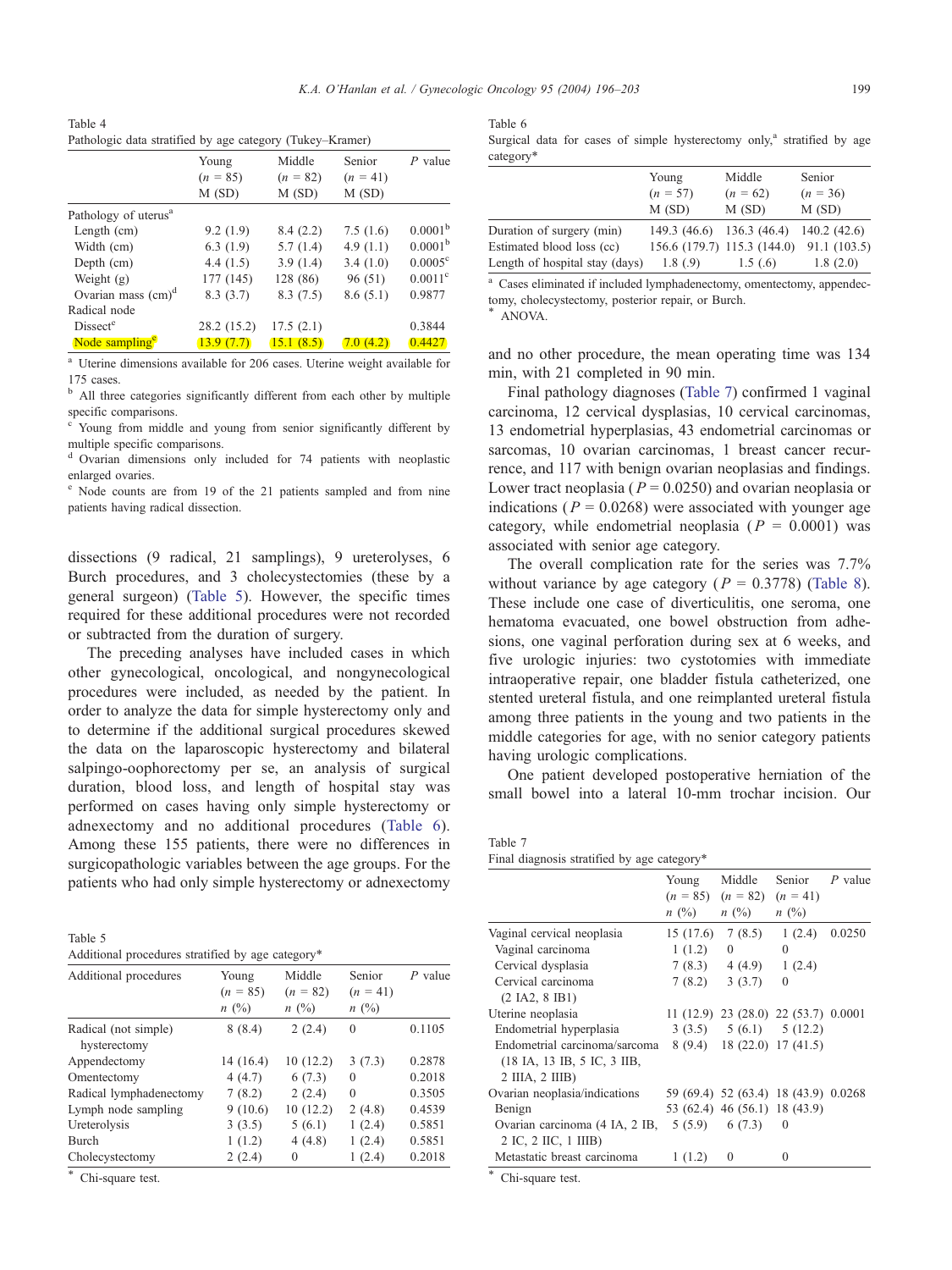<span id="page-4-0"></span>Table 8 Complications stratified by age category\*

|                              | Young<br>$(n = 85)$<br>$n\binom{0}{0}$ | Middle<br>$(n = 82)$<br>$n\binom{0}{0}$ | Senior<br>$(n = 41)$<br>$n\binom{0}{0}$ | $P$ value |
|------------------------------|----------------------------------------|-----------------------------------------|-----------------------------------------|-----------|
| <b>Diverticulitis</b>        | 0                                      | 0                                       | 1(2.4)                                  |           |
| SBO from vaginal adhesions   | 1(1.2)                                 | $\theta$                                | 0                                       |           |
| Traumatic vaginal dehiscence | $\Omega$                               | 1(1.2)                                  | 0                                       |           |
| Incisional hernia            | 1(1.2)                                 | 0                                       |                                         |           |
| Seroma                       | 1(1.2)                                 | 0                                       | 0                                       |           |
| Hematoma                     | $\theta$                               | $\theta$                                | 1(2.4)                                  |           |
| Urologic subtotal            | 3(3.5)                                 | 2(2.4)                                  | 0                                       | 0.4797    |
| Cystotomy repaired           | 1(1.2)                                 | 1(1.2)                                  | 0                                       |           |
| Bladder fistula catheterized | 1(1.2)                                 | 0                                       | $\mathbf{\Omega}$                       |           |
| Ureter fistula stented       | 1(1.2)                                 | 0                                       | 0                                       |           |
| Ureter fistula reimplanted   | $\theta$                               | 1(1.2)                                  | $\Omega$                                |           |
| <b>Total complications</b>   | (10.6)                                 | 5<br>(6.1)                              | (4.9)                                   | 0.3778    |
| <b>Required reoperation</b>  | (3.5)<br>3.                            | (2.4)                                   |                                         | 0.8988    |

\* Chi-square test.

suturing of the fascia may not have provided adequate closure despite our routine palpation subcutaneously to confirm closure of the fascia after suturing it. Also, we now use only 5 mm instruments at the lateral sites and place any 10 mm trochars, when needed, only in the suprapubic site.

One patient with a normal 6-week postoperative exam and no granulation tissue at the vaginal apex resumed sexual activity with vaginal penetration and ruptured a small site in the vaginal apex, experiencing acute pain and copious peritoneal fluid discharge for a few days. These symptoms resolved without treatment, but she was advised to not have any penetration for another 6 weeks and then to avoid very deep penetration for another 6 months. She has not had recurrence of the traumatic vaginal dehiscence and has returned to her usual sexual activity.

One patient developed a small bowel obstruction from adhesions of the distal ileum to the vaginal apex. She had simple lysis of adhesions by laparoscope with immediate resolution of symptoms. Prior to removing the instruments at the end of every case, we now attempt to place the redundant portion of the sigmoid colon immediately behind the raw vaginal apex, but this is not always possible.

Despite having unremarkable findings at both operations, the postoperative courses of two patients were complicated by pelvic hematoma and symptomatic seroma. The postoperative hematoma was evacuated laparoscopically for symptomatic relief. The other patient presented with pelvic pain postoperatively and had no leukocytosis or fever, but a CT scan revealed a small fluid collection in the pelvis. Needle aspiration of the fluid relieved her discomfort but did not reveal an abscess. The exacerbation of one patient's known diverticulitis was associated with a low-grade fever and familiar left lower quadrant pain. Her symptoms resolved with intravenous antibiotics and a low residue diet.

One patient with two prior cesarean deliveries had preoperative warning that uterine scarring may increase her risk of bladder injury during dissection of the bladder off of the lower uterine section. This injury occurred in an area of thinning of the bladder wall within the cesarean scar on the uterus. A second patient had cystotomy during dissection of the bladder pillars in a radical hysterectomy and was repaired intraoperatively. When the catheter was removed on postoperative day 14 for a voiding trial, the patient developed a vesicovaginal fistula and required two open attempts at closure by urologists. In the third case, a bladder fistula developed on postoperative day 5 and healed with catheterization. One patient's ureter was heat-injured during ligation of the uterine artery. In retrospect, her uterus was not optimally placed on "traction–countertraction" as has been described to give maximum separation from the uterine artery and the ureter. Her ureter healed with stenting. The second patient's ureter was injured due to misidentification of the cervicovaginal margin with dissection carried down too far in the parametrium. We now repeatedly check to see if the uterus is maximally pushed upward and frequently identify the cervicovaginal margin, anteriorly and posteriorly using both visual and haptic cues from the "palpation" of the lower cervix and upper vagina with laparoscopic instruments.

All of the urologic injuries but one occurred in the first one third of patients in the clinical series. The reoperation rate for complications was 2.8%, which did not vary by age category ( $P = 0.8988$ ). All patients remain alive with no evidence of disease recurrence as of submission date.

## Discussion

Uterine, ovarian, and cervical neoplasias constitute the common oncological indications for hysterectomy; however, patients may also prefer to have hysterectomy in association with any of these indications to reduce bothersome gynecologic symptomatology and reduce future cancer risk. While the cervical neoplasia rate remains constant with age [\[17\],](#page-6-0) the rates of uterine and ovarian cancer increase with advancing age [\[18\].](#page-6-0) Among women with BrCa 1 or 2 mutation or a history of breast cancer, especially if they are taking Tamoxifen [\[19\],](#page-6-0) both ovarian and uterine cancers have been observed at higher than expected rates, justifying that hysterectomy be offered at the time of prophylactic oophorectomy [\[17\].](#page-6-0) This also simplifies their future decisions about hormone replacement therapy, if needed, and ameliorates any menorrhagia or dysmenorrhea. While we and others have demonstrated the safety and feasibility of laparoscopic hysterectomy and staging procedures to prevent [\[20\],](#page-6-0) diagnose [\[21\],](#page-6-0) or stage [\[22–25\]](#page-7-0) these early cancers, the current body of literature suffers from a paucity of data regarding the potential influence of age on outcomes and complication rates on total laparoscopic hysterectomy [\[26–28\].](#page-7-0)

Three age categories were selected to reflect the incremental likelihood of cardiac comorbidities. Pneumoperitoneum decreases cardiac output and increases systemic vascular resistance [\[14\],](#page-6-0) and both of these increase risk of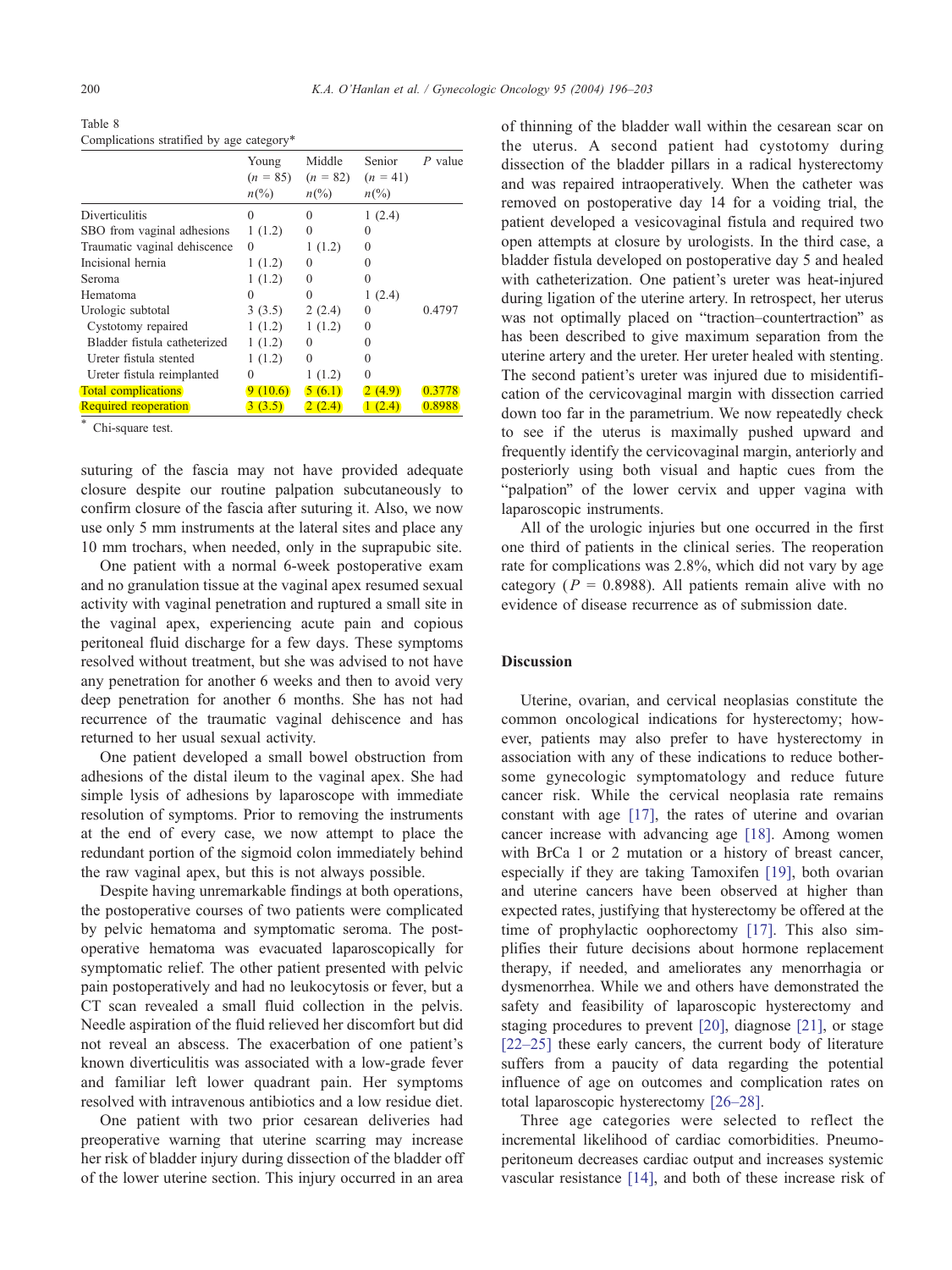cardiac disease. These changes would have minimal effect on younger women but could be incrementally deleterious for women past age 50 when heart and lung diseases begin to present and potentially pose more significant threat past age 65, when heart and lung diseases are epidemic [\[12\].](#page-6-0) In addition, respiratory mechanics can be adversely affected by the pneumoperitoneum [\[29\].](#page-7-0) Higher than usual inspiratory pressures are often needed when ventilatory compliance is reduced, as in Trendelenburg position [\[30\].](#page-7-0) In this report, we have addressed the concerns about performing a hysterectomy as part of the laparoscopic management of women with cervical or vaginal neoplasia and cancer, endometrial hyperplasia and cancer, and pelvic mass as well as ovarian cancer, with particular focus on outcomes stratified by age.

Despite our standard of not offering the laparoscopic approach to women with severe adhesions or pulmonary disease, no patients were turned down for a TLH for these reasons. Additionally, there were no respiratory or cardiac complications in this series or in the series of 451 patients from which it was drawn.

Many are concerned that there are significantly longer operating times with a laparoscopic approach, especially as reported with the LAVH [\[31\].](#page-7-0) However, our data confirm reasonable operating times (about 2.5 h on average) and no deleterious changes with age. Operating times were significantly shorter in the senior group. The significantly smaller weight and dimensions of the uterus could account for this difference. The operating times for our patients included many younger patients having additional procedures, such as cholecystectomy, node dissection, Burch colpopexy, omentectomy, appendectomy, and fulgeration of endometriosis. Although inclusion of these cases with additional procedures certainly confounds interpretation of the operating times for hysterectomy, this retrospective clinical series reflects the spectrum of surgical procedures realistically performed concomitantly in gynecologic oncology practice.

There was no difference in blood loss by age category; however, blood loss decreased with experience as 23 of the last 40 patients in the series lost 0–50 cc of blood.

The durations of stay in the hospital showed a trend to increase with age, but hospital stays for all patients continue to decrease in the series, with 36 of the last 40 patients going home on postoperative day 1.

Our node dissections, both radical and sampling, yielded similar numbers of nodes as reported for other resections or samplings [\[32,33\]](#page-7-0) with no attributable complications.

With open laparotomy, senior women have been shown to have a higher incidence of surgical and medical complications resulting in extended hospitalizations and additional procedures compared with younger women [\[12\].](#page-6-0) In a series of 471 patients undergoing abdominal hysterectomy for benign disease and with small uteri  $(\leq 280 \text{ g})$ , the complication rate was 13.3% [\[34\].](#page-7-0) Complications in our series occurred in 7.7% of patients with no variance by age

category. Overall, five patients, or 2.4%, sustained a urologic injury, three bladder and two ureteral, and none occurring within the senior category. This rate is similar to recent laparoscopic reports ranging from 3.4% to 8.3% [\[35–](#page-7-0) 37] and gives credence to the learning curve concept [\[38\].](#page-7-0) The lessons learned from these early complications have prevented further injuries in the latter two thirds of our series. Increased expertise has resulted in decreased blood loss, shorter hospitalizations, and fewer complications. Laparoscopic surgeons are urged to perform their initial series of total laparoscopic hysterectomies with trained colleagues.

We believe that the learning curve for TLH exists because the procedure is not yet being taught in residency training programs. Surgeons who have developed their own TLH techniques, well outside of their residency training, generate the many reports of complications describing "learning curves"  $[35-38]$ . If randomized trials confirm the utility of the TLH approach, learning curves will be avoided by meticulous residency training as is currently provided for abdominal and vaginal hysterectomy approaches.

Although all the patients operated on in this series remain alive without disease recurrence, no conclusions can be drawn as to the suitability of TLH in cancer management regarding survival because the series is too small. Our goal was to review the use of TLH as might be employed in a typical gynecologic oncology practice to highlight safety and feasibility issues that would facilitate planning of randomized trials.

In this series, 36% of the patients were nulliparous, 52% were overweight or obese, and 19% were both nulliparous and overweight or obese, rendering LAVH impractical for most [\[39,40\].](#page-7-0) In previous studies, we have confirmed that a total laparoscopic approach is facile and efficient for nulliparous women [\[38,41,42\]](#page-7-0) and useful also for women with high BMI [\[11\].](#page-6-0)

Even for women with descensus and vaginal capacity, we still plan and perform the entire surgery laparoscopically. This is in part because vaginal hysterectomies have been associated with higher risk of posthysterectomy urinary incontinence and vault prolapse [\[43–45\];](#page-7-0) but also because we prefer to prevent prolapse by suturing the lateral vaginal apices to the uterosacral ligaments. This provides visible elevation and support to the vaginal apex not achievable from below.

Interpretation of the data from this retrospective observational series carries many challenges regarding both validity and utility. First, the initial nonrandom, clinically based assignment of laparoscopic approach introduces selection bias with regard to comorbidities, even though no patients have been excluded from TLH due to their age, obesity, adhesions, or cardiopulmonary comorbidity. Every patient needing hysterectomy had a laparoscopic approach scheduled from the outset in the absence of prior surgeries documenting severe adhesions. While this standard introduces some degree of selection bias, it is likely that such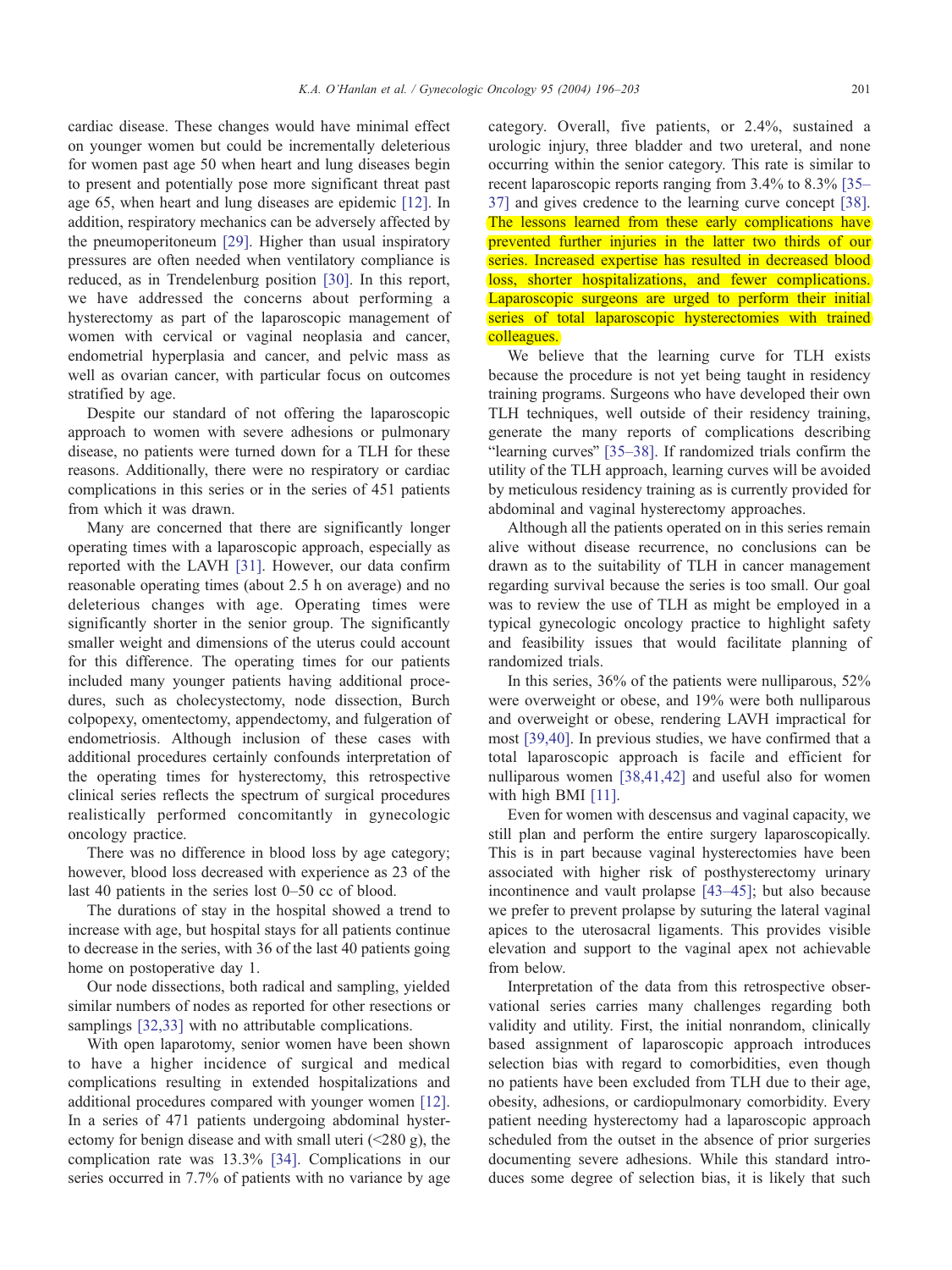<span id="page-6-0"></span>bias will not pose problem in the suggested randomized clinical trials. Additionally, our excluding patients with metastatic disease may confound interpretation of the applicability of TLH, but these are warnings for open surgeries as well. We have piloted these guidelines for assignment of approach to reflect the wisdom of current clinical laparoscopic surgical safety standards [14,46,47] and believe that they will be useful in randomized trials as well.

Second, this methodology is limited in terms of generalizability, as many other gynecologic surgeons may not have the laparoscopic experience to begin to perform this procedure, with a resultant higher complication rate. They may learn it on their own, with a resultant higher morbidity and steeper learning curve.

Third, there are many patient variables that were not abstracted or analyzed in this small observational series such as nutritional status and other significant medical comorbidities, which make broad conclusions in this retrospective study difficult.

Lastly, there were over 173 additional procedures performed concomitantly with the hysterectomy, contributing to complications, blood loss, durations of surgeries, and length of hospital stay. This reflects the standard practice of gynecologic oncologists to address pelvic floor dysfunction, adhesions, and anomalous findings at surgery. This report shows that total laparoscopic hysterectomy can be offered to select patients without significant increase in morbidity due to age. Future randomized study protocols should ideally control for patients' baseline health and allow for additional procedures, which are then accounted for in the analysis.

## Conclusions

Total laparoscopic hysterectomy appears to be feasible and safe for women of all ages who require surgical management of gynecologic pathology. When patients are stratified by age, the duration of surgery, blood loss, length of hospital stay, and complication rates do not increase with increasing age. This report provides descriptive data regarding surgical and postoperative parameters, discusses complications, and highlights clinical considerations that are important to the safety and design of randomized, clinical trials. Based on this cohort of cases, randomized prospective studies of TLH are warranted to validate the utility of this approach, with attention to both short- and long-term complications in all ages of women.

## References

- [1] Hur M, Kim JH, Moon JS, Lee JC, Seo DW. Laparoscopically assisted vaginal hysterectomy. J Reprod Med 1995;40(12):829 – 33.
- [2] Martel MJ, Gilliland GB. Laparoscopically assisted vaginal hysterectomy: a review of 106 cases. J Laparoendosc Surg 1995;  $5(6):371-5.$
- [3] Doucette RC, Scott JR. Comparison of laparoscopically assisted vaginal hysterectomy with abdominal and vaginal hysterectomy. J Reprod Med 1996;41(1):1-6.
- [4] Kung FT, Hwang FR, Lin H, Tai MC, Hsieh CH, Chang SY. Comparison of laparoscopically assisted vaginal hysterectomy and abdominal hysterectomy in Taiwan. J Formos Med Assoc 1996; 95(10):769 – 75.
- [5] Polet R, de Jong P, van der Spuy ZM, Shelton M. Laparoscopically assisted vaginal hysterectomy (LAVH)—An alternative to total abdominal hysterectomy. S Afr Med J 1996;86(Suppl. 9):1190 – 4.
- [6] Schneider A, Merker A, Martin C, Michels W, Krause N. Laparoscopically assisted vaginal hysterectomy as an alternative to abdominal hysterectomy in patients with fibroids. Arch Gynecol Obstet 1997;259(2):79 – 85.
- [7] Malur S, Possover M, Michels W, Schneider A. Laparoscopic-assisted vaginal versus abdominal surgery in patients with endometrial cancer—A prospective randomized trial. Gynecol Oncol 2001;80(2):  $239 - 44$
- [8] Reich H, DeCaprio J, McGlynn F, Laparoscopic hysterectomy. J Gynecol Surg 1989;5:213 – 6.
- [9] Chou DC, Rosen DM, Cario GM, Carlton MA, Lam AM, Chapman M, et al. Home within 24 h of laparoscopic hysterectomy. Aust N Z J Obstet Gynaecol 1999;39(2):234 – 8.
- [10] O'Hanlan KA, Lopez L, Dibble SL, Garnier AC, Huang GS, Leuchtenberger M. Total laparoscopic hysterectomy: body mass index and outcomes. Obstet Gynecol 2003 (Dec.);102(6):1384 – 92.
- [11] O'Hanlan KA, Lopez L, Garnier A-C, Huang G, Leuchtenberger M. Total laparoscopic hysterectomy for adnexal pathology and body mass index. Abstract from poster presented at the Annual Clinical Meeting of the Society for Gynecologic Oncologists. Gynecol Oncol 2003; 88:243.
- [12] Myers ER, Steege JF. Risk adjustment for complications of hysterectomy: limitations of routinely collected administrative data. Am J Obstet Gynecol 1999 (Sep.);181(3):567 – 75.
- [13] Gonzalez R, Lin E, Mattar SG, Venkatesh KR, Smith CD. Gastric bypass for morbid obesity in patients 50 years or older: is laparoscopic technique safer? Am Surg  $2003$  (Jul.);69(7):547-53 [discussion 553–544].
- [14] Joris JL, Chiche JD, Canivet JL, Jacquet NJ, Legros JJ, Lamy ML. Hemodynamic changes induced by laparoscopy and their endocrine correlates: effects of clonidine. J Am Coll Cardiol 1998;32(5): 1389 – 96.
- [15] Olive DL, Parker WH, Cooper JM, Levine RL. The AAGL classification system for laparoscopic hysterectomy. Classification committee of the American Association of Gynecologic Laparoscopists. J Am Assoc Gynecol Laparosc  $2000;7(1):9-15$ .
- [16] O'Hanlan KA, Huang GS, Lopez L, Garnier AC. Selective incorporation of total laparoscopic hysterectomy for adnexal pathology and body mass index. Gynecol Oncol 2004 (Apr.);93(1):  $137 - 43$ .
- [17] Hulka BS. Epidemiologic analysis of breast and gynecologic cancers. Prog Clin Biol Res 1997;396:17 – 29.
- [18] Whittemore AS, Harris R, Itnyre J. Characteristics relating to ovarian cancer risk: collaborative analysis of 12 US case-control studies. II. Invasive epithelial ovarian cancers in White women. Collaborative Ovarian Cancer Group. Am J Epidemiol 1992 (Nov. 15);136(10):  $1184 - 203$ .
- [19] Ceci O, Bettocchi S, Marello F, Nappi L, Chiechi LM, Laricchia L, et al. Sonographic, hysteroscopic, and histologic evaluation of the endometrium in postmenopausal women with breast cancer receiving tamoxifen. J Am Assoc Gynecol Laparosc 2000;7(1):77–81.
- [20] Eltabbakh GH, Piver MS, Hempling RE, Recio FO, Paczos T. Laparoscopic management of women with a family history of ovarian cancer. J Surg Oncol 1999;72(1):9-13.
- [21] Nezhat F, Nezhat C, Welander CE, Benigno B. Four ovarian cancers diagnosed during laparoscopic management of 1011 women with adnexal masses. Am J Obstet Gynecol 1992;167(3):790 – 6.